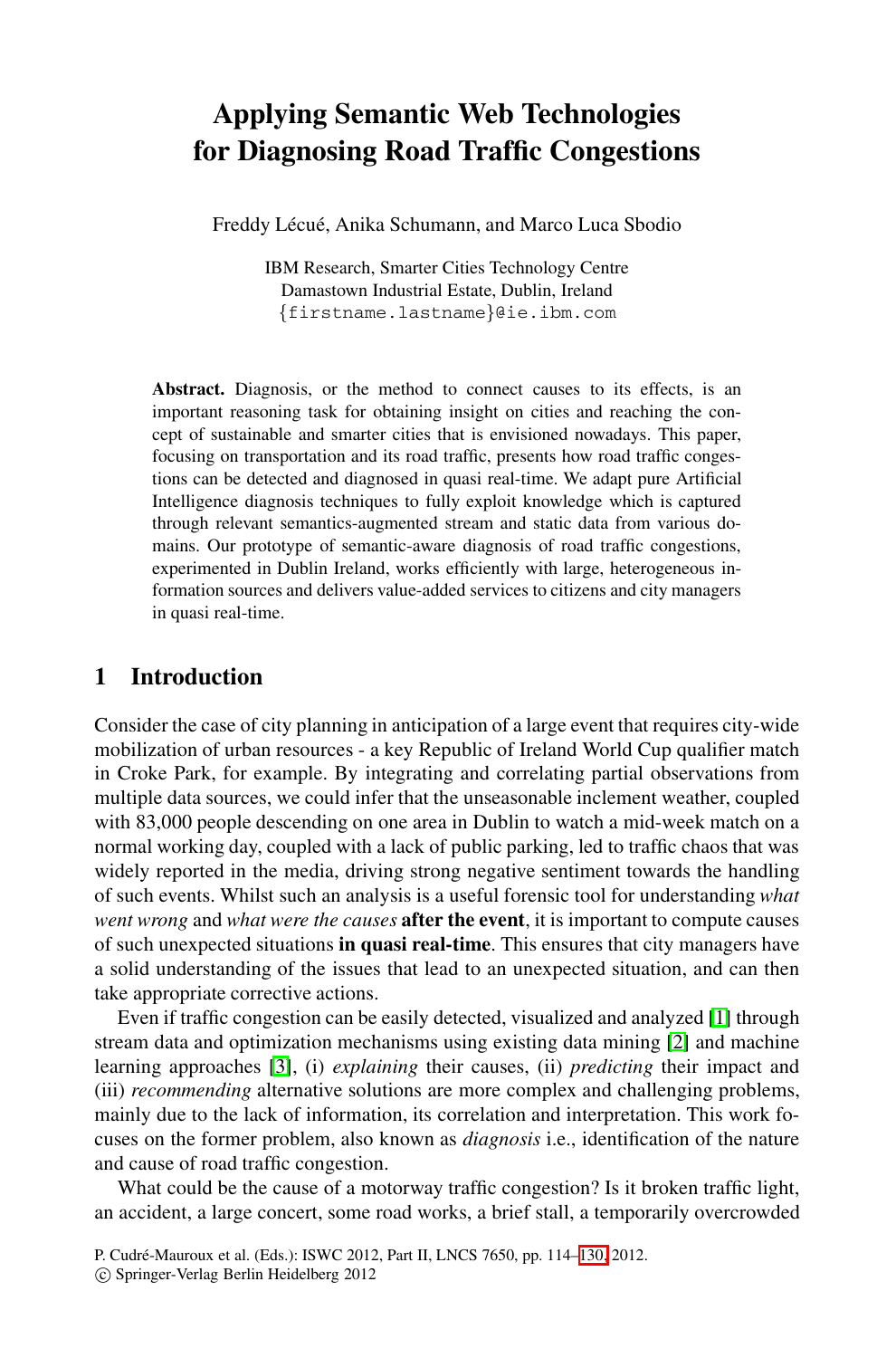highway entrance or exit? The latter are potential causes of road congestions which could happen in a city traffic. Unfortunately, it is not always straightforward to obtain clear and descriptive explanations on their reasons, especially in quasi real-time situations. Understanding potential causes is important for informing interested parties, for instance, car drivers and public authorities, in quasi real time. This is important not only for providing explanations to drivers who are sitting in bumper-to-bumper traffic, but also for ensuring that public authorities will take optimal decisions and appropriate actions (e.g., rerouting or changing traffic light strategy in case of an accident or a broken traffic light) in time, especially in case of emergency.

How do large events such as a concert could impact traffic conditions? Shall we expect delays? Is re-routing appropriate? Such questions remain open because (i) relevant data sets (e.g., road works, city events), (ii) their interlinking (e.g., road works and city events connect[ed](#page-2-0) to the same city area) and (iii) historical traffic conditions (e.g., road works and con[ge](#page-1-0)stion in Canal street on July 24th, 2010) are not fully and jointly exploited. Pure AI diagnosis approaches focus on point (iii) for inferring the cause-effect relationships while semantic web technologies tackle (i) and (ii) for integrating heterogeneous and large data. This work extends the scope of pure AI diagnosis approaches to compute [ac](#page-2-0)curate diagnoses for situations where cause-effect relationships have not been established before. The list of potential heterogeneous sources of effects (road traffic congestion) and their causes (e.g., road weather conditions, events) that we consider in our scenario are listed in Table 1. A large part of data is provided by DCC (Dublin City Council) through *dublinked.ie*1agreement, and hosted at IBM.

<span id="page-1-1"></span>We applied semantic web technologies for in[teg](#page-1-1)rating heterogeneous data and then enabling advanced [ana](#page-5-0)lytics. We exploit static and stream data (stream for short) from the road traffic data b[y e](#page-8-0)ncoding their semantics using existing LOD vocabularies (*Semantic Data* column of Table 1) and ontologies we developed for missing concepts. Road congestions are captured by co[rre](#page-15-3)lating Dublin City Bus streams with latter lightweight ontologies. Diagnosis results are retrieved and interpreted by exploiting semantic representation of historical data and infrastructure data such as road network and bus lines. The quasi real-time cause-effect analysis is then reported back to the users.

<span id="page-1-0"></span>The remainder of this paper is organized as follows. In Section 2 we present how road congestions are captured. Section 3 presents our semantics-augmented approach for diagnosing road congestions. Section 4 presents details about the prototype implementation and reports some experiment results regarding its applicability and scalability. Section 5 briefly comments on related work. Section 6 draws some conclusions and talks about possible future directions.

## **[2](http://dublinked.ie/) [Dete](http://dublinked.ie/)cting Road Traffic Congestion Using Semantics of Stream**

The model we consider to represent static background knowledge and semantics of stream data (a.k.a. evolving knowledge over time) is provided by an ontology. Dynamic knowledge is then captured by reasoning on these ontology-augmented data descriptions. We focus on W3C standard OWL 2 to represent such ontologies since its logic

<sup>1</sup> http://dublinked.ie/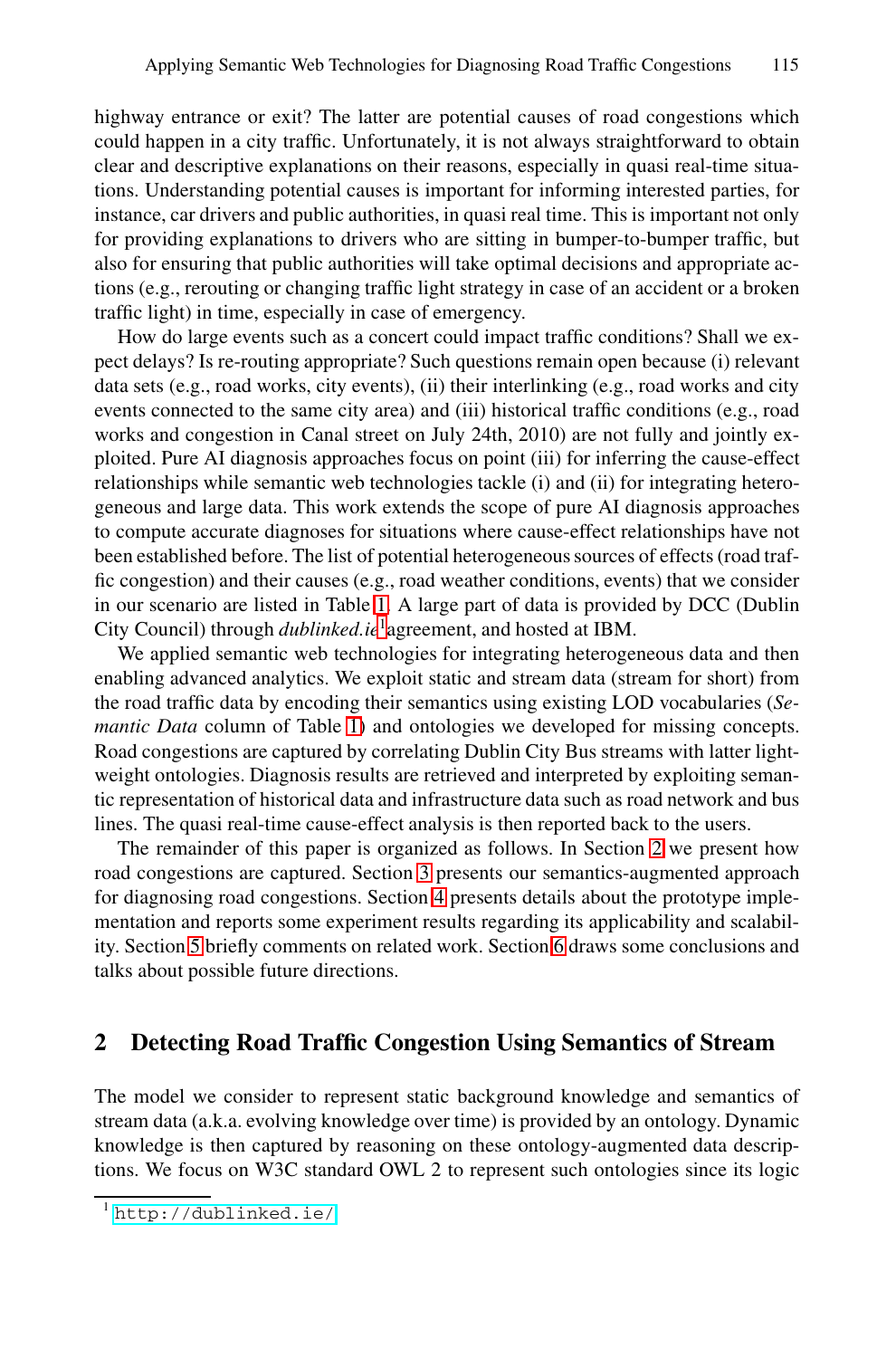<span id="page-2-0"></span>(DL) offer good reasoning support for most of its expressive profile. This section<sup>2</sup> reviews (i) OWL 2 EL and its DL  $\mathcal{EL}^{++}$  as a formal knowledge representation language to define (ii) ontology stream and infer (iii) road congestions. Fig.1 positions the reviewed elements in relation to our challenge: *diagnosing road congestions*.

|                         | Data<br>Source             | Description                                                             | Format<br>Type                     | Temporal<br>Frequency (s)              | Historic       | <b>Size Estimation</b><br>(mm/yyyy) per day (GBytes) | Data<br>Provider                           |
|-------------------------|----------------------------|-------------------------------------------------------------------------|------------------------------------|----------------------------------------|----------------|------------------------------------------------------|--------------------------------------------|
| Source<br>Effects<br>٩Ë | Dublin Bus                 | Vehicle activity<br>(GPS location,<br>line number,<br>delay, stop flag) | SIRI <sup>a</sup><br>XML-<br>based | 20                                     | 11/2010        | $4-6$                                                | (Private)<br><b>DCC</b>                    |
|                         | Wunderground<br>for Dublin | Real-time<br>weather<br>information                                     | <b>CSV</b>                         | [5, 600]<br>(depending on<br>stations) | 01/1996        | [0.050, 1.5]<br>(depending)<br>on stations)          | (Public)<br>Wunder-<br>ground <sup>b</sup> |
|                         |                            | Road Weather<br>Condition (54 stations)                                 | <b>CSV</b>                         | 600                                    | 11/2010        | 0.1                                                  | (Public)<br>NRA <sup>c</sup>               |
| of Causes<br>Source     |                            | Road Works<br>and Maintenance                                           | <b>CSV</b>                         | 3600                                   | 11/2010        | 0.01                                                 | (Public)<br>Dublinked <sup>d</sup>         |
|                         | Events<br>in<br>Dublin     | Events with<br>small attendance                                         | <b>XML</b>                         |                                        | 11/2011        | 0.001                                                | (Public)<br>Eventbrite <sup>e</sup>        |
|                         |                            | Events with<br>large attendance                                         |                                    | considered                             | 11/2011        | 0.05                                                 | (Public)<br>Eventfulf                      |
| Semantic<br>Data        | <b>DBPedia</b>             | Structured facts<br>extracted from<br>wikipedia                         | <b>RDF</b>                         | N <sub>0</sub>                         | N <sub>0</sub> | $3.5 \times 10^6$<br>concepts                        | (Public)<br>DBPedia <sup>g</sup>           |
|                         |                            | Dublin City Roads (listing of<br>type, junctions, GPS coordinate)       | <b>RDF</b>                         | N <sub>0</sub>                         | N <sub>0</sub> | 0.1                                                  | (Public) Linked-<br>geodatah               |

**Table 1.** (Incomplete) Overview of Traffic Scenario Data sets (Dublin City Dependant)

<sup>a</sup> SIRI (Service Interface for Real Time Information) is a standard for exchanging real-time information about public transport services and vehicles - http://siri.org.uk

b http://www.wunderground.com/weather/api-http://www.wunderground.com/history/ airport/EIDW/2012/5/28/DailyHistory.html?format=1

<sup>c</sup> NRA - National Roads Authority http://www.nratraffic.ie/weather

<sup>d</sup> http://dublinked.ie - Sample: http://www.dublinked.ie/datastore/metadata064.php

<sup>e</sup> https://www.eventbrite.com/api

<sup>f</sup> http://api.eventful.com

<sup>g</sup> [h](#page-15-4)ttp://dbpedia.org

<sup>h</sup> http://linkedgeodata.org

## **2.1** Background: OWL 2 EL and Its  $\mathcal{EL}^{++}$  Description Logics

The selection of the OWL 2 EL profile has been guided by (i) the expressivity which was required to model semantics of data in our application domain (Table 1) and (ii) the complexity of its underlying reasoning e.g., subsumption in OWL 2 EL is in PTIME [4]. The DL  $\mathcal{EL}^{++}$  [5] is the logic underpinning OWL 2 EL and the basis of many more expressive DL. For the sake of readability we illustrate semantic representation and reasoning using DL formalism.

<sup>&</sup>lt;sup>2</sup> Semantic representations are illustrated in DL to keep descriptions as concise as possible.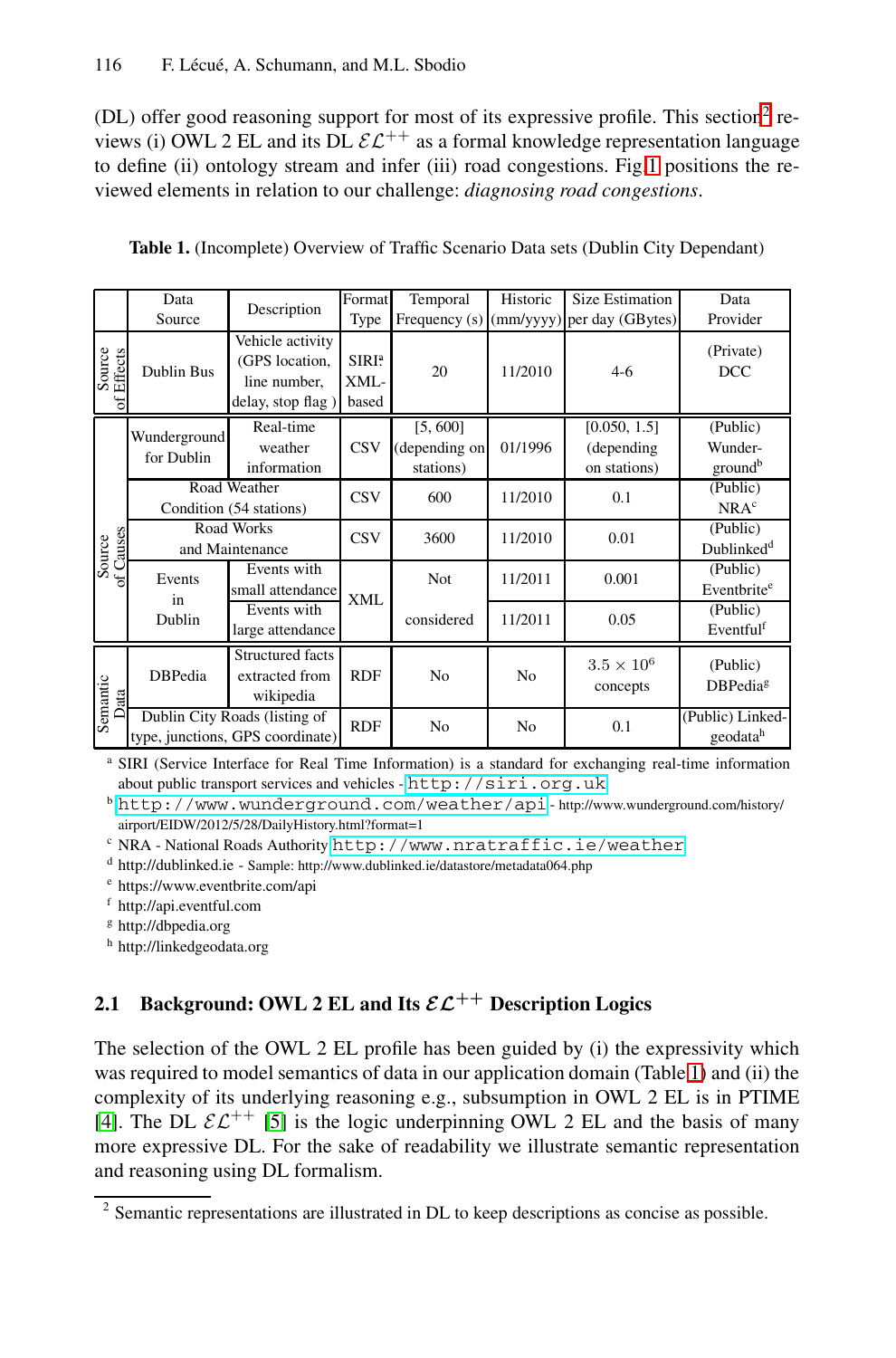A signature  $\Sigma$ , defined by  $(C\mathcal{N}, \mathcal{RN}, \mathcal{IN})$ , consists of 3 disjoint sets of (i) atomic concepts  $CN$ , (ii) atomic roles  $RN$ , and (iii) individuals  $IN$ . Given a signature, the top concept  $\top$ , the bottom concept  $\bot$ , an atomic concept A, an individual a, an atomic role r,  $\mathcal{EL}^{++}$  concept expressions C and D can be composed with constructs:  $\top | \perp | A | C \sqcap D | \exists r.C | \{a\}.$  We slightly abuse the notion of atomic concepts to include  $\top$ ,  $\bot$  and nominals [6] i.e., individuals appearing in concept definitions of form  ${a}.$ 

<span id="page-3-1"></span>

<span id="page-3-3"></span><span id="page-3-2"></span><span id="page-3-0"></span>**Fig. 1.** Road Congestions Diagnosis through Background Knowledge and Ontology Stream

The particular DL-based ontology  $\mathcal{O} \leq \mathcal{T}, \mathcal{A} >$ , is composed of a TBox  $\mathcal{T}$  and ABox A. A TBox is a set of concept and role axioms.

| $Bus \sqsubseteq \exists id.BusID \sqcap \exists loc.GPSLocation$                                                                                     | (1) |
|-------------------------------------------------------------------------------------------------------------------------------------------------------|-----|
| $Read \sqsubset \exists id. RoadID \sqcap \exists in. GPSSetPoint$                                                                                    | (2) |
| $\exists id.BusID \sqcap \exists loc.(GPSLocation \sqcap \exists in.GPSSetPoint) \sqcap \exists id.RoadID \sqsubset Road \sqcap \exists with.Bus (3)$ |     |
| $Read \sqcap \exists with. (Bus \sqcap \exists congested. High) \sqsubset Congested Road$                                                             | (4) |
| $Bus \sqcap \exists delayed.High \sqsubset DelayedBus$                                                                                                | (5) |
| $\{r_1\} \sqsubseteq Road \sqcap \exists id. \{Canal\} \sqcap \exists roadPoint. \{(53.33, -6.27), (53.33, -6.28), (53.33, -6.29)\}\$                 | (6) |

**Fig. 2.** Sample of an  $\mathcal{EL}^{++}$  TBox  $\mathcal{T}$  (GCI (6) is an internalized ABox axiom)

## **Example 1**  $(E\mathcal{L}^{++}$  *DL Concept*)

*A* CongestedRoad *is a concept of a road with at least a congested bus (Fig.2).*

 $\mathcal{EL}^{++}$  supports General Concept Inclusion axioms (GCIs, e.g.  $C \sqsubseteq D$  with C is subsumee and D subsumer) and role inclusion axioms (RIs, e.g.,  $r \sqsubseteq s$ ,  $r_1 \circ \cdots \circ r_n \sqsubseteq s$ ). An ABox is a set of concept assertion axioms e.g., a : C, role assertion axioms e.g.,  $(a; b) : r$ , and individual in/equality axioms e.g.,  $a \neq b$  or  $a = b$ .

We internalize ABox axioms into  $(\leadsto)$  TBox axioms so completion-based algorithms [5] can be applied to classify both axioms and entail subsumption. Thus TBox reasoning (subsumption, satisfiablility) can be performed on internalized ABox axioms.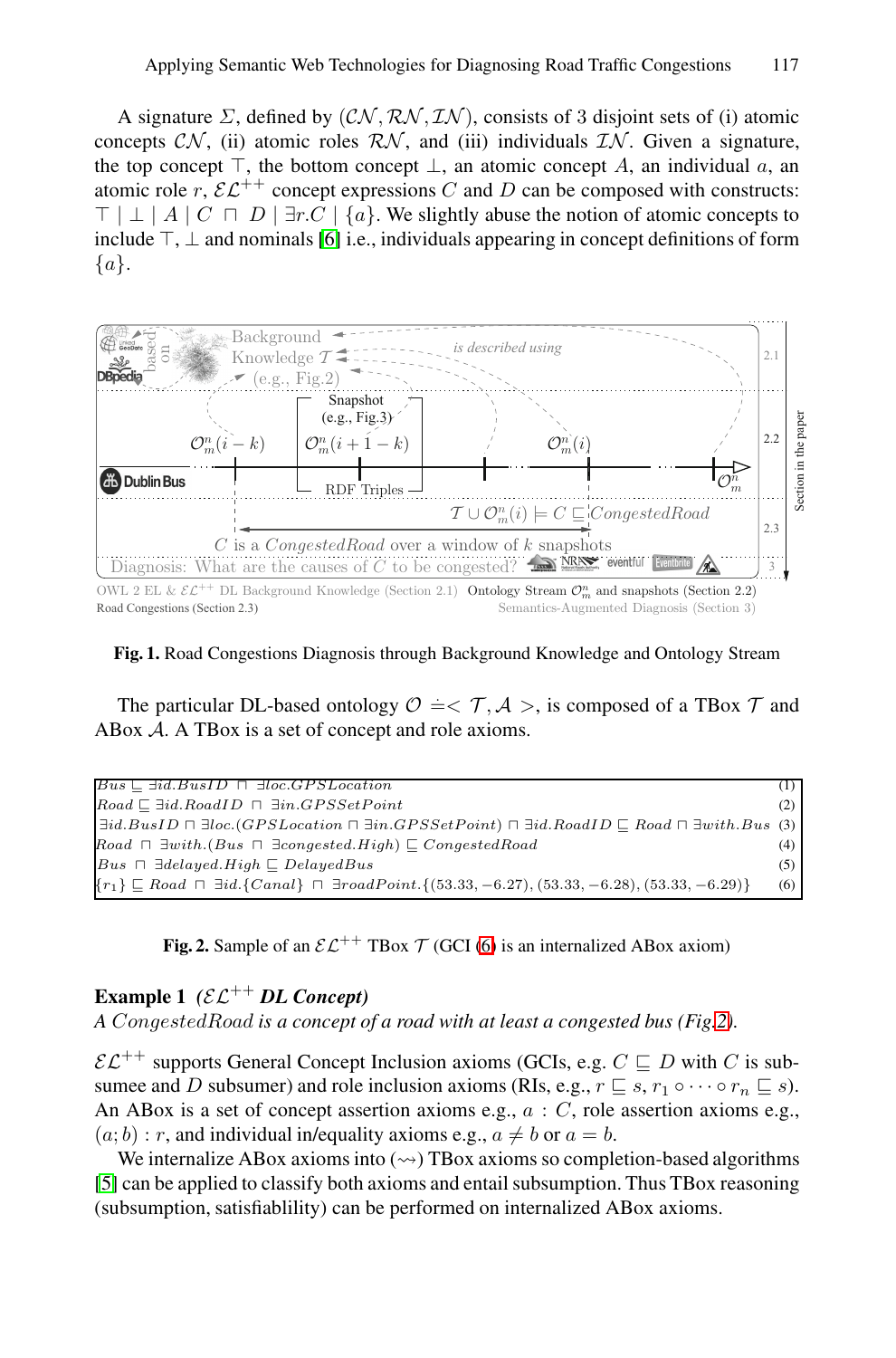<span id="page-4-0"></span>
$$
a: C \rightsquigarrow \{a\} \sqsubseteq C
$$
  
\n
$$
a \doteq b \rightsquigarrow \{a\} \sqsubseteq \{b\}
$$
  
\n
$$
(a, b): r \rightsquigarrow \{a\} \sqsubseteq \exists r. \{b\}
$$
  
\n
$$
a \neq b \rightsquigarrow \{a\} \sqcap \{b\} \sqsubseteq \bot
$$

Besides considering internalized ABox, we assume that  $\mathcal{EL}^{++}$  TBox is normalized, and all subsumption closures are pre-computed [5]. We use the term background knowledge [7] to refer to such TBoxes.

## <span id="page-4-1"></span>**2.2 Ontology Stream**

<span id="page-4-2"></span>An ontology stream [8] is considered as a sequence of ontologies (Definition 1) where knowledge is captured through its dynamic and evolutive versions.

## **Definition 1** *(Ontology Stream)*

*An ontology stream* O*<sup>n</sup> <sup>m</sup> from point of time* m *to point of time* n *is a sequence of ontolo*gies  $(\mathcal{O}_m^n(m), \mathcal{O}_m^n(m+1), \cdots, \mathcal{O}_m^n(n))$  where  $m, n \in \mathbb{N}$  and  $m < n$ .

 $\mathcal{O}_m^n(i)$  is a snapshot of an ontology stream (stream for short)  $\mathcal{O}_m^n$  at point of time i, referring to a set of axioms in  $\mathcal{L}$ . A transition from  $\mathcal{O}_m^n(i)$  to  $\mathcal{O}_m^n(i+1)$  is an update.

<span id="page-4-3"></span>

| $\mathcal{O}_0^9(6)$ : {bus31} $\sqsubseteq \exists id$ .{dub31} $\sqcap \exists loc$ .{(53.33, -6.27)}<br>: $\{bus31\} \sqsubseteq \exists congested.High$                             | (7)<br>(8)  |
|-----------------------------------------------------------------------------------------------------------------------------------------------------------------------------------------|-------------|
| $\mathcal{O}_0^9(7)$ : {bus31} $\sqsubseteq \exists id.$ {dub31} $\sqcap \exists loc.$ {(53.33, -6.28)}<br>: $\{bus31\} \sqsubseteq \exists delayed.High \sqcap \exists congested.High$ | (9)<br>(10) |

**Fig. 3.** Stream Snapshots:  $\mathcal{O}_0^9(6)$  and  $\mathcal{O}_0^9(7)$ .

### **Example 2** *(Ontology Stream)*

Fig.3 illustrates a partial ontology stream  $\mathcal{O}_0^9$  along  $\mathcal{O}_0^9(6)$  and  $\mathcal{O}_0^9(7)$ . Knowledge of *snapshots [is](#page-3-1) capture[d](#page-3-3) by GCIs e.g.,*  $\{bus31\}$  *is [bo](#page-3-2)t[h](#page-3-3) del[ay](#page-4-1)[ed](#page-4-2) and congested in*  $\mathcal{O}_0^9(7)$ *.* 

## **2.3 Road Congestions**

Road congestions (4) are derived by first capturing dynamic knowledge from the stream ontology, where the latter is then interpreted using background knowledge. Following (4), updating the definition of road congestions is straightforward.

## **Example 3** *(Road Congestions)*

*Road*  $\{r_1\}$  *is a CongestedRoad in*  $\mathcal{O}_0^9(7)$  *with respect to GCIs* (1-4), (6), (9-10).

In the following we will focus on diagnosing  $k$ -invariant road congestions i.e., congestions which remain persistent over a sequence of  $k$  snapshots. The diagnosis result is then extracted from this k-window i.e., all causes should occur in this window. Therefore, snapshots to be explored for diagnosis are pre-determined. In case of overlapping snapshots, the latter are considered once to avoid duplicate information, and all  $k$  snapshots are considered without any distinction.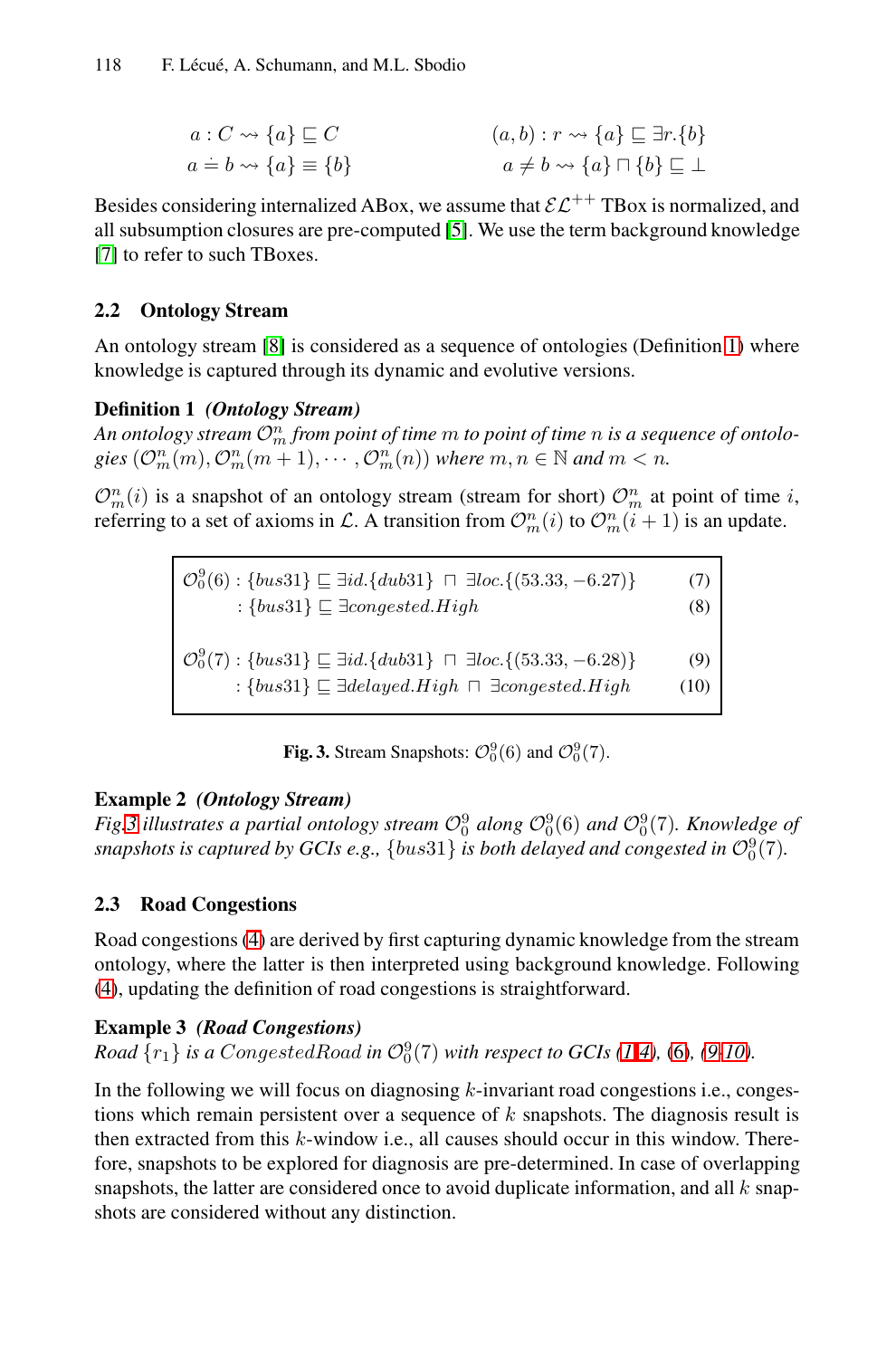### <span id="page-5-0"></span>**Example 4** *(*k*-Invariant Road Congestions)*

 ${bus31} \sqsubseteq Congested Road is a 2-invariant road congestion from  $\mathcal{O}_0^9(6)$  to  $\mathcal{O}_0^9(7)$ .$ 

## **3 Semantics-Augme[nted](#page-5-1) Diagnosis**

Diagnosis [9] is the task of explaining anomalies (e.g., congested roads) given a flow of observations. Interpreted in the context of the *Se[man](#page-7-0)tic* and *Stream Web*, anomalies are k-invariant road congestions and observations are captured from background knowledge  $\mathcal T$  (e.g., any bus is conducted on roads) and dynamic knowledge of  $\mathcal O_m^n$  (e.g., a bus is in a heavy traffic and a sport event is active in some snapshots). Our approach (Fig.4) elaborates an off-line diagnoser (Section 3.1) which aims at capturing *historical observations* over a *window timeframe* of k and their *explanations*. In other words diagnosis of historical anomalies is captured by the off-line diagnoser e.g., Canal street was congested in 2012, May 1*st* at 6:00pm because of a concert event in Aviva stadium and road works in Bath avenue. Then quasi real-time diagnosis (Section 3.2) consists in retrieving "*similar*" causes (e.g., roads with heavy traffic of same duration) with "*similar*" conditions (e.g., close sport event) which have appeared in the past, and then reporting back their explanation through an interpretation in quasi real-time conditions.

<span id="page-5-1"></span>

**Fig. 4.** Overview of the Semantics-Augmented Diagnosis Approach

## **3.1 Historic Diagnosis Computation**

[Th](#page-6-0)e traffic congestion diagnoser compiles off-line all historic diagnosis information into a deterministic finite state machine. The latter state machine [is re](#page-16-1)trieved with respect to all RDF-augmented events, road works, road and weather conditions where a subset of [them are connected to historic traffic congestions](http://www.dublinked.ie/datastore/metadata125.php) and the probability with which they have indeed caused it. Our traffic congestion diagnoser is strongly inspired from the Dublin City road network (using linkgeodata.org and complementary information<sup>3</sup>) to properly connect roads and to consider congestion propagation.

Illustrated in Fig.5, a diagnoser is defined by its states which are road intersections or car park locations that are associated to nearby events/road works. The latter association is done using their GPS geolocation and following the haversine formula [10] to

<sup>3</sup> http://www.dublinked.ie/datastore/metadata125.php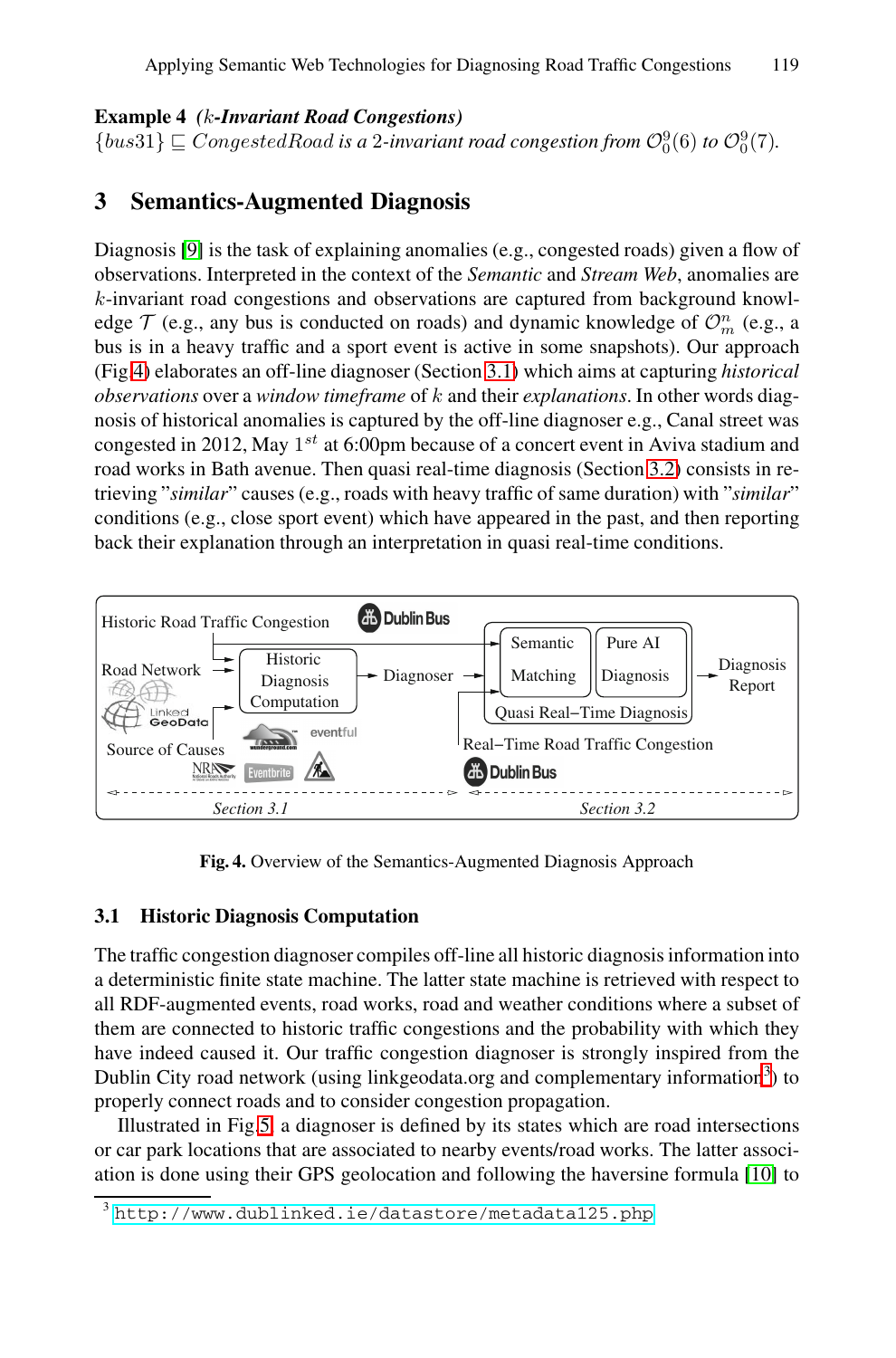evaluate distances. The transitions of the diagnoser correspond to roads and each road is labeled by its historic diagnosis information where the latter is available for each snapshot of the day. Every two-way road, as bidirectional road in a city, corresponds to two roads in the diagnoser.

### **Example 5 Traffic Jam Diagnoser (where causes are defined as events)**

*Let* 3 *car park locations:*  $\{l_1\}$ ,  $\{l_2\}$ ,  $\{l_3\}$  *used by people driving to events*  $\{e_1\}$ ,  $\{e_2\}$ , {e3}*. The transition labels of diagnoser in Fig.5 show the historic diagnosis of a snapshot s. The label* ( $\{e_3\}$ , 0.6) *of road*  $\{r_7\}$  *indicates that its cause to be congested* (*C stands for DL concept* CongestedRoad*) is event* {e3} *with a probability of* 0.6*. The probability is computed by retrieving from all historic records the probabilities:*

**–** *that* {r7} *was congested at snapshot* s *when* {e3} *took place , i.e.:*

$$
p((\lbrace r_7 \rbrace \sqsubseteq C)^s | \lbrace e_3 \rbrace) := \frac{\text{number of days with } \lbrace e_3 \rbrace \text{ and } \lbrace r_7 \rbrace \text{ being congested at s}}{\text{number of days where } \lbrace e_3 \rbrace \text{ took place}}
$$

**–** *that* {r7} *was congested at snapshot* s *when* {e3} *did not take place , i.e.:*

$$
p((\lbrace r_7 \rbrace \sqsubseteq C)^s | E \setminus \lbrace e_3 \rbrace) := \frac{\text{number of days without } \lbrace e_3 \rbrace \text{ and } \lbrace r_7 \rbrace \text{ being congested at s}}{\text{number of days where } \lbrace e_3 \rbrace \text{ did not take place}}
$$

{r7} *was congested on* 50% *of the days where* {e3} *took place and on* 20% *of the days where* {e3} *did not take place. Thus,* 20% *of the congestions on* {r7} *at snapshot* s *cannot be connected to city events while* 30% *of the congestions are caused by*  $\{e_3\}$ *. Thus, once we detect that*  $\{r_7\}$  *is indeed congested we obtain that with a probability of* 0.6 *it was congested because of the upcoming event*  $\{e_3\}$ *. The events*  $e_1$ *,*  $e_2$  *have no impact on the traffic situation of*  $r<sub>7</sub>$  *because*  $r<sub>7</sub>$  *is a "cul de sac". Formally:* 

<span id="page-6-0"></span>
$$
p_{r_7}^s := \frac{p((\{r_7\} \sqsubseteq C)^s | \{e_3\}) - p((\{r_7\} \sqsubseteq C)^s | \langle E \setminus \{e_3\} \rangle)}{p((\{r_7\} \sqsubseteq C)^s | \{e_3\})}
$$
(11)



**Fig. 5.** A Traf[fic](#page-7-0) [Ja](#page-7-0)m Diagnoser (unlabeled roads have no causes of congestion)

We generalized the approach in a way that the traffic congestion diagnoser could handle road works, road weather and conditions as part of causes of a congested road. From a diagnosis point of view these causes are handled exactly like events  $\{e_3\}$  in Example 5. From a semantic point of view this required the semantic description of road works, road weather and conditions and a corresponding matching function for determining their dis/similarity (Section 3.2) at various point of time.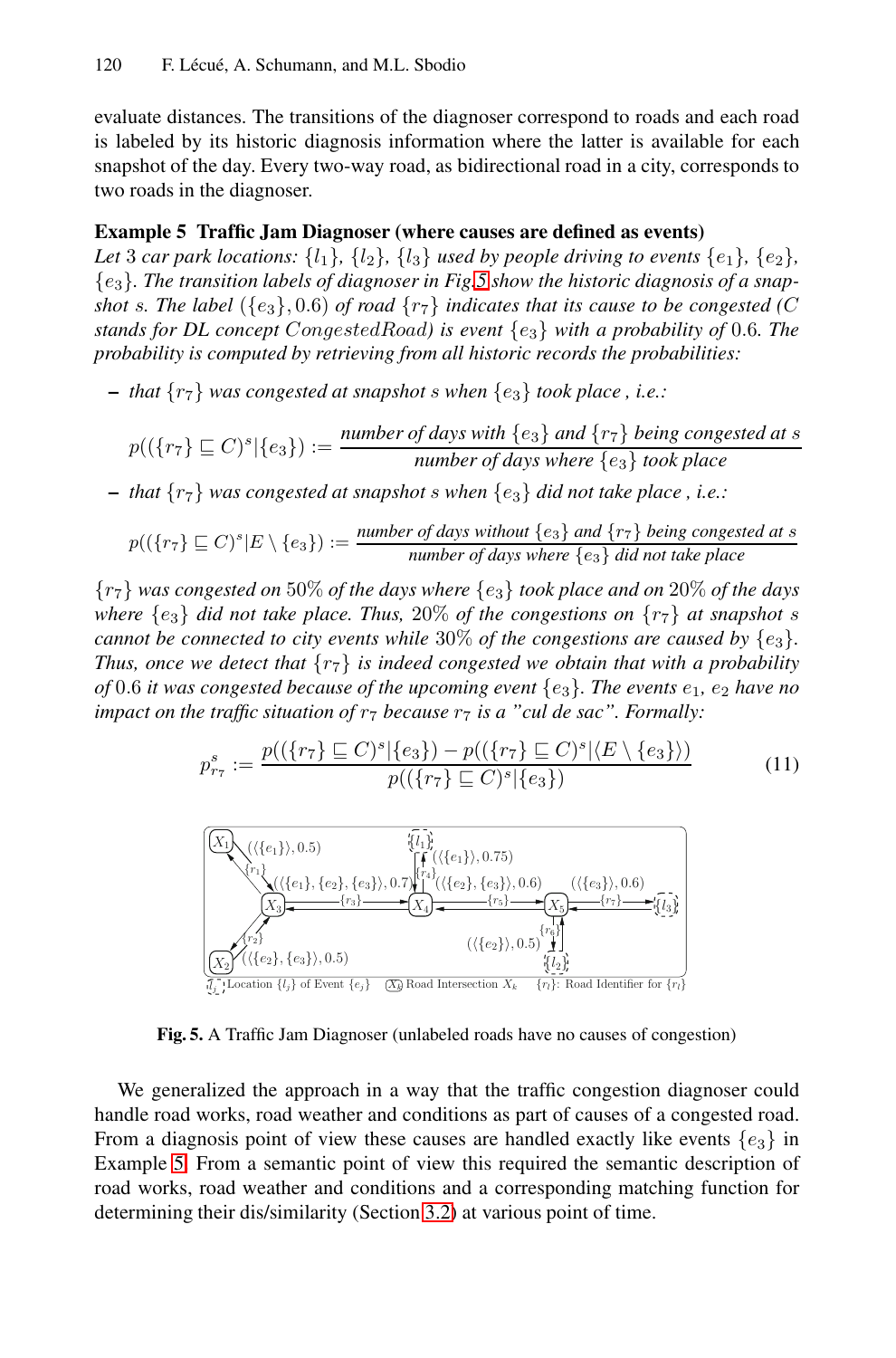## <span id="page-7-0"></span>**3.2 Quasi Real-Time Diagnosis**

As motivated in [Se](#page-7-1)ction 1, pure AI diagnosis approaches [9,11] are not able to retrieve any diagnosis result of quasi real-time conditions (e.g., events or road works for which we do not have any historical records) if the latter do not exactly match at least one of the existing historical conditions. So how to compute diagnosis information with respect to new conditions? We tackl[e thi](#page-16-2)s pro[blem](#page-16-3) by means of existing semantic techniques and define a matching function  $Sim_{\mathcal{T}}$  for matching new DL concept-based  $C_n$  conditions and historic conditions C*h*. Conditions, defined along city events, road works, weather and road conditions, are all represented using existing vocabularies such as DBpedia,  $SKOS<sup>4</sup>$ , Talis<sup>5</sup>, basic geo vocabulary<sup>6</sup> and internal IBM ontologies for handling basic generalization/specialization of new and historic conditions. For instance road works are represented through road asset type, work description and spread while events are represented through capacity, ownership and categories. The  $Sim_{\mathcal{T}}$  function is based on the matchmaking functions introduced by [12] and [13]:

- **Exact.** If  $C_n$  and  $C_h$  are equivalent concepts:  $\mathcal{T} \models C_n \equiv C_h$ .
- **PlugIn.** If  $C_n$  is sub-concept of  $C_h$ :  $\mathcal{T} \models C_n \sqsubseteq C_h$ .
- **Subsume.** If  $C_n$  is super-concept of  $C_h$ :  $\mathcal{T} \models C_h \sqsubseteq C_n$ .
- **Intersection.** If the intersection of  $C_n$  and  $C_h$  is satisfiable:  $\mathcal{T} \not\models C_n \sqcap C_h \sqsubseteq \bot$ .

All conditions  $C_n$  are matched against every  $C_h$  using the latter function so the "simi*larity*" of quasi real-time and historic conditions can be evaluated. Every pair of quasi real-time and historic conditions  $(C_n, C_h)$  is then ordered based on partial ordering of matching types  $Sim_{\mathcal{T}}$ . The most appropriate (or semantically similar) historic conditions is then used to simulate quasi real-time conditions using the diagnoser.

In more details the quasi real-time diagnosis process is based on a traffic congestion diagnoser where quasi real-time conditions (i.e., today's event, road works and weather conditions) are approximated by historic condition using  $Sim_{\mathcal{T}}$ . This diagnoser is computed at the beginning of the day such that its computation time does not impact quasi real-time diagnosis. During the day, once we then detect a traffic congestion on a road at snapshot s, we use the diagnoser to look up the historic diagnosis information that explains the traffic congestion i.e. to retrieve the transition label that corresponds to the congested road at s. This information might contain conditions that do not happen today but that were only considered because of their  $Sim_{\tau}$ -semantic similarity to historic conditions. In such a case we use semantic techniques for computing a diagnosis report that interprets the traffic congestion in the context of quasi real-time events.

### <span id="page-7-1"></span>**Definition 2** *[\(Diagnosis Repo](http://www.w3.org/2004/02/skos/core)rt)*

*Let*  $\mathcal L$  *be a DL,*  $\mathcal T$  *[be a set of axioms in](http://schemas.talis.com/2005/address/schema)*  $\mathcal L$ *. Let*  $C_h$ *,*  $C_n$ *,*  $C$  *and*  $\{r\}$  *be four concepts in*  $\mathcal L$  *such that*  $C_h$  *and*  $C_n$  *[are](http://www.w3.org/2003/01/geo/wgs84_pos) [respectiv](http://www.w3.org/2003/01/geo/wgs84_pos)ely historical and new conditions. Let*  $(C_h, p_h)$  *be historical conditions of*  $\{r\}$  *to be congested*  $(\{r\} \sqsubseteq C)$  *with a probability*  $p_h$  *in*  $[0, 1]$ *. A diagnosis report*  $\langle \mathcal{L}, \mathcal{T}, (C_h, p_h), C_n, \{r\}, C \rangle$  *of GCI*  $\{r\} \subseteq C$  *consists in finding a pair*  $\langle R, p \circ p_h \rangle$  *where* R *is a concept in*  $\mathcal L$  *explaining the difference between*  $C_h$  *and*  $C_n$ , and  $\circ$  *is an ordering function, which positions the probability p of*  $C_n$  *wrt.*  $p_h$ *.* 

<sup>4</sup> http://www.w3.org/2004/02/skos/core

<sup>5</sup> http://schemas.talis.com/2005/address/schema

 $6$ http://www.w3.org/2003/01/geo/wgs84\_pos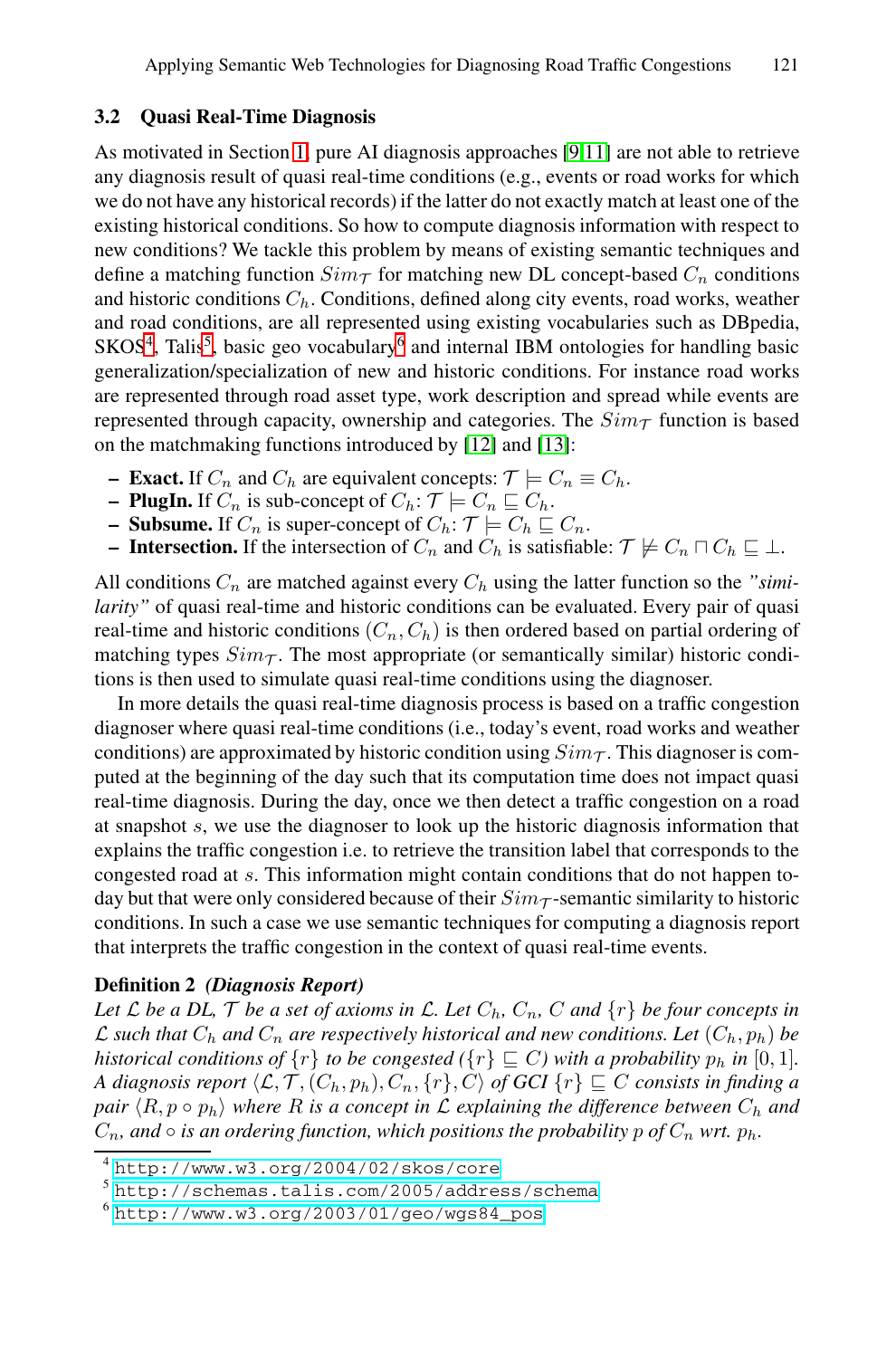The diagnosis report  $\langle \mathcal{L}, \mathcal{T}, (C_h, p_h), C_n, \{r\}, C \rangle$  is constructed by exploiting concept *abduction* [14]  $C_n \setminus C_h$  $C_n \setminus C_h$ , defined [by](#page-16-4)  $\{B \in \mathcal{L} \mid \mathcal{T} \models C_h \sqcap B \sqsubseteq C_n\}$  between new conditions  $C_n$  and historic conditions  $C_h$ . This description  $C_n \backslash C_h$  represents what is underspecified in  $C_h$  in order to completely satisfy  $C_n$  in  $\mathcal T$ . As the solution of an abd[uct](#page-6-0)ion problem is not unique, we consider the most general description B. Besides retrieving similar conditions for diagnosing anomalies, concept abduction is used to report back the impact of considering non exact matching, so the estimated probability can be justified. The ordering function between p and p*<sup>h</sup>* is defined based on the subsumption relation between  $C_n$  and  $C_h$ . Computing a diagnosis report is a PTIME problem due to the PTIME complexity of abduction [14] and subsumption [5] in  $\mathcal{EL}^{++}$ .

## <span id="page-8-0"></span>**Example 6** *(Diagnosis Report)*

*Let* ({e1}, 0.5)*in Fig.5 be the diagnosis result (through historical conditions) for a past traffic congestion on road*  $\{r_1\}$  *and*  $\{e'_1\}$  *a new event such that*  $Sim_{\mathcal{T}}(\{e'_1\}, \{e_1\})$  *is PlugIn. In case of a congested road*  $\{r_1\}$ ,  $\{e_1\}$  *is provided as diagnosis. In addition* (12) *captures the impact of considering a PlugIn matching between*  $\{e'_1\}$  and  $\{e_1\}$ .

 $\langle$ {Event  $\sqcap$  ∃attendee.LargeType, Event  $\sqcap$  ∃attendee.Youth},  $p \ge 0.5$  (12)

*The diagnosis result reflects the real-time condition expect that* LargeType *audience of the event has been over-generalized during diagnosis (if* LargeT ype *is defined to be subsumed by* SmallT ype*), and that its characteristic of* Y outh *audience has not been considered by* {e1}*. Since more people attend ev[ent](#page-2-0) in* {e <sup>1</sup>} *than it was the case for*  ${e_1}$ *we infer*  $p \geq 0.5$ *.* 

## **4 Validation**

This section reports (i) our context of experimentation, (ii) details of the prototype and (iii) a computational-based evaluation of our approach for testing its performance in real world scenarios. The main objective was to diagnose congested roads (4) using various semantics-augmented real live streams and static data in Table 1.

| Table 2. SIRI Data Fragment (Headers are not part of the SIRI data but here for clarity) |  |  |
|------------------------------------------------------------------------------------------|--|--|
|------------------------------------------------------------------------------------------|--|--|

| timestamp     | reference<br>line | direction | pat-<br>reference<br>journey<br>terns | g<br>гá<br>تة<br>$\frac{2}{3}$<br>.⊟ | latitude           | longitude | delay    | reference<br>block | vehicle           | number<br>point | stop<br>ಡ |
|---------------|-------------------|-----------|---------------------------------------|--------------------------------------|--------------------|-----------|----------|--------------------|-------------------|-----------------|-----------|
| 1322352000000 | 41                | 0         | 041B0002                              | $\theta$                             | $-6.3026$          | 53.4877   |          |                    | -182 410 18 33427 | 3874            |           |
| 1322352000000 | 27                | $\Omega$  | 271003                                |                                      | $-6.28932$ 53.3357 |           | $\Omega$ | 27101              | 33286 2190        |                 |           |
| 1322352000000 |                   | $\theta$  | null                                  |                                      | $-6.25923$ 53.3448 |           | $\Omega$ | 4001               | 33380 7226        |                 |           |
| 1322352000000 | 41                | $\theta$  | 410001                                | $\theta$                             | $-6.2375$          | 53.466    | $\Omega$ |                    | 41013 33631 7348  |                 | $\Omega$  |
| .             | .                 | $\cdots$  | .                                     | $\cdots$                             | .                  | .         | .        | .                  | .                 |                 | .         |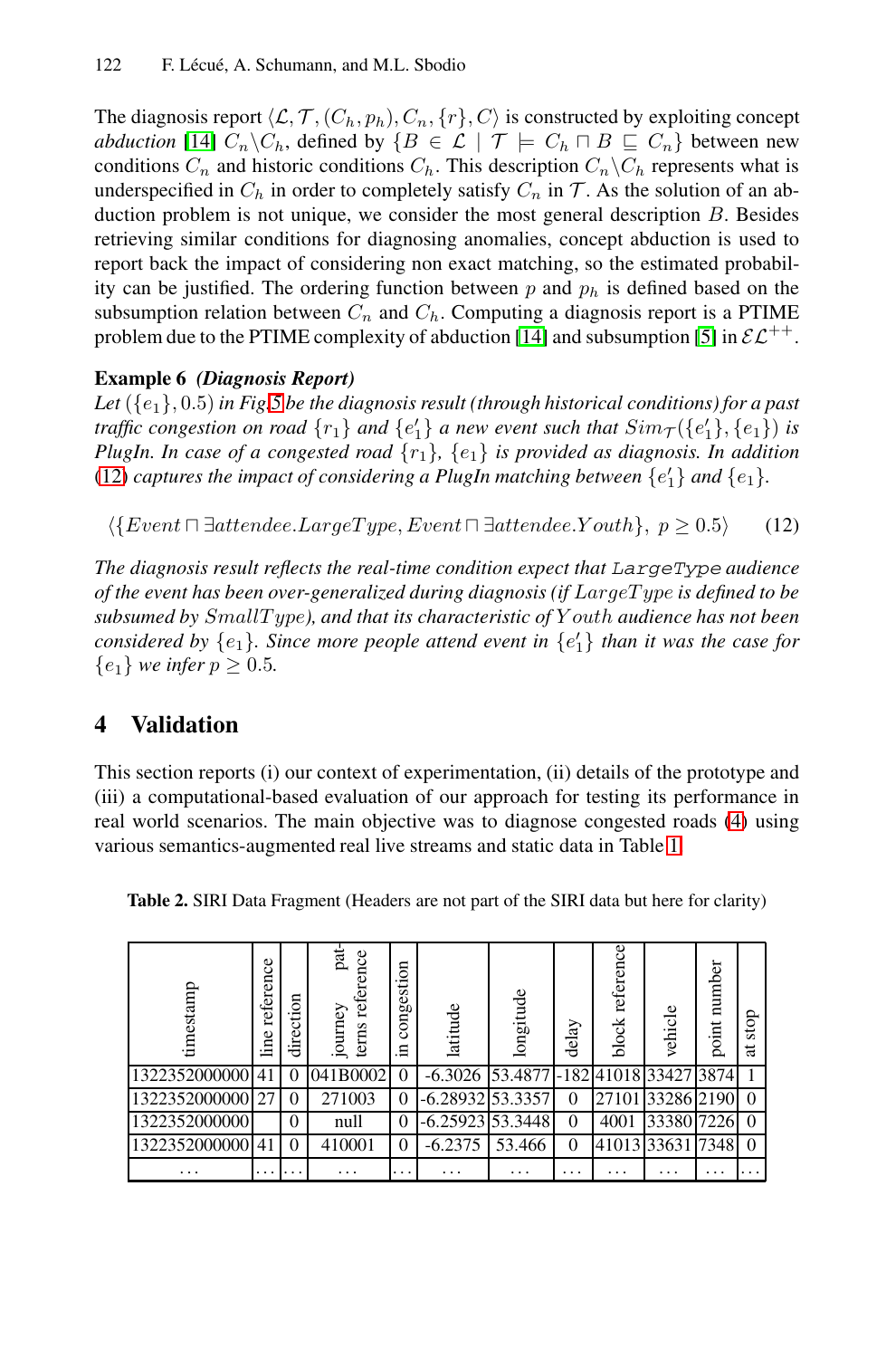### <span id="page-9-1"></span>**4.1 Context: Dublin City**

(**i**) The **Dublin Bus Stream** is encoded according to the SIRI standard (footnote *a* in Table 1), and the real-time stream is persisted into CSV file. Each file represents one day of SIRI data i.e., information of 1000 buses is u[pda](#page-3-0)ted [ev](#page-4-3)ery [20](#page-9-0) seconds (Table 2).

Each SIRI record (line in a CSV file) contains information about the current position (latitude and longitude) of a bus. The bus line is uniquely identified by two fields *line reference* and *journey pattern reference*. The boolean fields *direction*, *in congestion*, and *at stop* indicate respectively the bus direction along the bus line, if the bus is in congestion, and if the bus is at a stop point (*point number*). Information about line references, journey pattern references, and stop points is given separately through other CSV file; such information is static (or at least it changes very rarely). We have developed a simple  $\mathcal{EL}^{++}$  ontology to represent SIRI data (DL samples in Fig.2 and 3). Fig.6 shows the main classes in the ontology. These classes model the core of the static SIRI information: line references, journey pattern references, and point numbers (bus stops). The class *InterStopDistance* is used to provide information about the distance between two point numbers along a journey pattern: following the relationships *fromPointNumber* and *toPointNumber*, it is possible to reconstruct the entire path of a bus line along with the distances between pairs of consecutive point numbers.

<span id="page-9-0"></span>

**Fig. 6.** Core Part of the SIRI Ontology modeling a *VehicleAtomicUpdate* Concept

The actual SIRI records (lines from the CSV files) are modeled as instances of the class *VehicleAtomicUpdate*, which has a property for each field of a SIRI record (Table 2). Note that some of the fields of a SIRI record may lack some field values: then the instance of *VehicleAtomicUpdate* will lack the corresponding properties. Based on an history of 217 SIRI data files (approximately 26 GB), referring to 217 days in 2011 (approximately 122 MB a day), 44.7% of the SIRI records generates 8 triples and 47.2% generate 11 triples (1 triple to define the type of the RDF resource, and 10 triples to specify the SIRI properties); the other records generate either 9 or 10 triples. The varying number of triples per record is due to some missing fields, mostly the line reference and the journey pattern reference. The instances of VehicleAtomicUpdate with missing properties are nevertheless useful to estimate the number of buses in a bounding box in a certain time window (latitude, longitude, timestamp are always available).

(**ii**) **City Events** were captured through *Eventful (http://eventful.com)* and *EventBrite (http://www.eventbrite.com)* where an average of 187 events a day (i.e., same days as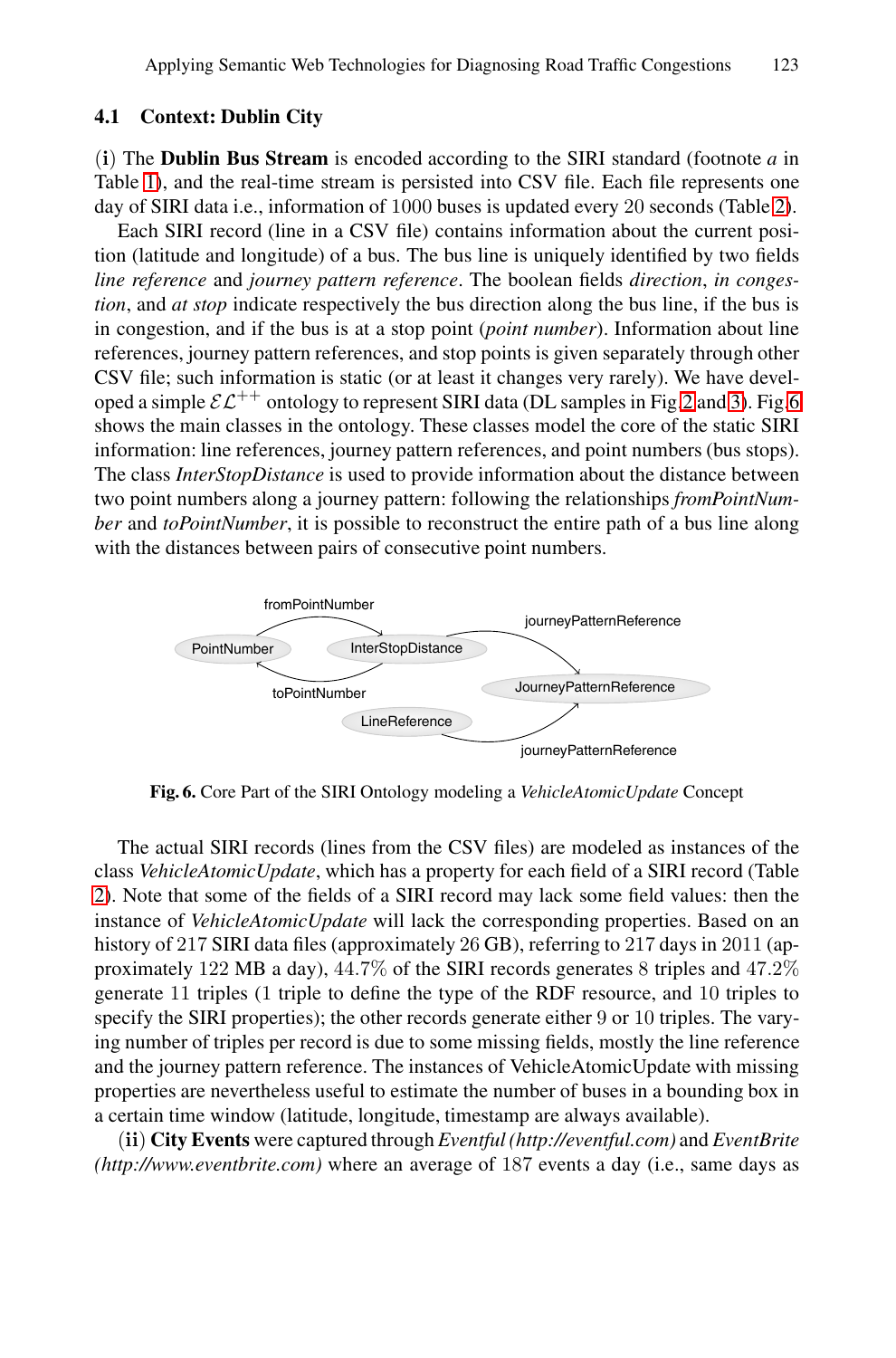those captured for [SI](#page-10-0)RI data) have been des[cr](#page-10-1)i[be](#page-10-2)d using some LOD vocabularies e.g., DBpedia, Talis. In addition we enriched the events description with  $\mathcal{EL}^{++}$  GCIs to capture fined descriptions of their categories. The latter has been considered for computing not only fined matching between historical and new events but also for computing the diagnosis report (Example 6). Each event has been described on average through 26 RDF triples. In this r[esp](#page-10-3)ect our event description model is not as complete as Event-F [15], but have some extensions for capturing city events (e.g., organizer, venue). The model is also more specific than  $LODE<sup>7</sup>$  and the Event ontology<sup>8</sup>.

(**iii**) Similarly an average of 51 **Road Works and Maintenance**<sup>9</sup> records a day have also been enriched through 16 RDF triples each. An  $\mathcal{EL}^{++}$  enrichment of this raw data ensures that historical and new records can be matched for diagnosis purposes. Again, the way they match is reported for diagnosis inspection.

<span id="page-10-4"></span>(**iv**) We also injected 14, 316  $\mathcal{EL}^{++}$  GCIs (through 6 RDF triples each) to describe 4772 **Roads and their Interconnections**10.

(**v**) The **Core Static Ontology**, which is used for representing SIRI, events, road works, road weather and Dublin weather data, is composed of 67 concepts with 24 role descriptions (25 concepts subsume the 42 remaining ones with a maximal depth of 4).

(**vi**) Finally a **History of** 217 **days of the Traffic Congestion Information** was computed based on stream bus data (encoded by more than  $1 \times 10^9$  RDF triples) recorded for 217 days. Information about past events, road works, wheather information and road conditions was stored as  $1.1 \times 10^6$  RDF triples. The traffic congestion diagnoser, consists of 10, 856 transitions and 4, 128 states, 4, 076 of which correspond to road inters[ect](#page-15-0)ions and 52 car parks of event locations. Every diagnoser transition had 4, 320 labels corresponding to all snapshots of a day. Each label contained 0 to 8 causes that with a probability of 0 to 0.74 have caused a traffic congestion at the particular snapshot and road.

## <span id="page-10-2"></span><span id="page-10-1"></span><span id="page-10-0"></span>**4.2 Architecture, Implementation and Prototype**

<span id="page-10-3"></span>The prototype extends [1] (aiming at displaying traffic conditions in real-time) by providing explanation of road congestions. Congested roads are selectable and information about causes of such situations are displayed and refreshed in quasi real-time. Its im[plementation consists of \(i\) a](http://linkedevents.org/ontology/) RDFizer which encodes syntactic data in  $RDF<sup>11</sup>$ , together [with elements of Fig.4 i.e., \(ii\)](http://purl.org/NET/c4dm/event.owl#) road congestions detection, (iii) historic diagnosis com[putation](http://www.dublinked.ie/datastore/metadata064.php) [and](http://www.dublinked.ie/datastore/metadata064.php) [\(iv\)](http://www.dublinked.ie/datastore/metadata064.php) [quasi](http://www.dublinked.ie/datastore/metadata064.php) [real-time](http://www.dublinked.ie/datastore/metadata064.php) [diagnosis.](http://www.dublinked.ie/datastore/metadata064.php)

• **On-Demand Stream Data RDFization** of the Dublin bus stream data is exposed as REST APIs (Fig.7). Its RDFization is important not only for capturing road congestions but also to identify potential source of causes. The REST API takes as input two

<sup>7</sup> http://linkedevents.org/ontology/

<sup>8</sup> http://purl.org/NET/c4dm/event.owl#

<sup>9</sup> CSV sample in http://www.dublinked.ie/datastore/metadata064.php

<sup>10</sup> CSV sample in http://www.dublinked.ie/datastore/metadata125.php

<sup>&</sup>lt;sup>11</sup> We focus on the on-demand transformation of stream SIRI data. Standard approaches http://www.w3.org/wiki/ConverterToRdf - can been used for RDFizing static CSV, XML data.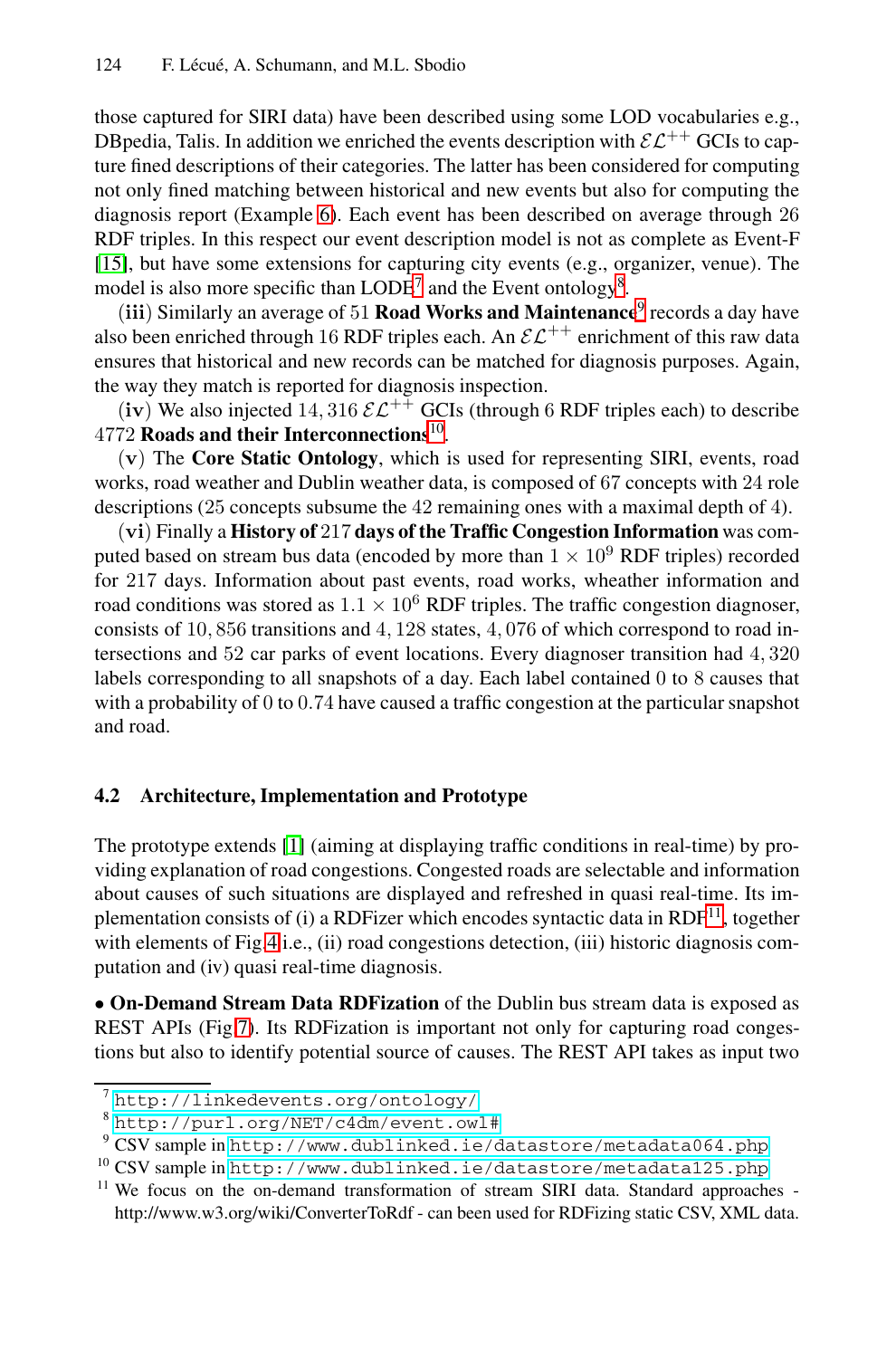timestamps  $t_i$  and  $t_f$ , and it generates the RDF represent[atio](#page-11-0)n of the SIRI data in the interval [t*i*, t*<sup>f</sup>* ] i.e., instances of the ontol[ogy](#page-11-1) class *VehicleAtomicUpdate* in Fig.6. Due to large amount of data, we use an *Indexer* that periodically indexes SIRI data to quickly identify the file that contains t*i*. Then we perform a binary search in that file to find the line having the closest timestamp to  $t_i$ ; we start reading from that line and we continue (potentially across multiple files) until we reach  $t_f$ . Then we perform a binary search in that file to find the line having the closest timestamp to  $t_i$ . While reading the SIRI data for the requested time window, we generate RDF triples describing each record, and store the triples in an RDF store; the current prototype uses Jena TDB  $^{12}$  as RDF store, but we are currently integrating IBM DB2 RDF store 13. To avoid problems with possible TDB datasets corruptions, we currently create a new d[ata](#page-11-2)set for each SIRIto-RDF transformation requested: the dataset will contain the static SIRI data in the default graph, and the RDF representation of the requested time window in a named graph. The REST API retur[ns](#page-2-0) to users a unique identifier for its request, and then generates the RDF in background. The user can check when the requested transformation is completed by providing the unique identifier. We also provide a REST API for querying a dataset, supporting SPAR[QL](#page-16-5) SELECT, ASK and CONSTRUCT queries.

• Road C[on](#page-11-3)gestion Detection is achieved using a DL extension of InfoSphere Streams<sup>14</sup> [1] for real-time detection of road congestions.

• **Historic Diagnosis Computation** is done by elaborating the traffic congestion diagnoser i.e., Dublin city roads (footnote *h* in Table 1) annotated with the diagnosis results explaining historical congestions.

<span id="page-11-0"></span>• **Quasi Real-Time Diagnosis:** The diagnoser [9] has been enhanced by reporting the approximation of historical and quasi real-time observations. We have implemented the semantic reasoning part using CEL DL reasoner<sup>15</sup> to check satisfiability, subsumption, and MAMAStng<sup>16</sup> to construct abduction between diagnosis.

<span id="page-11-3"></span><span id="page-11-2"></span><span id="page-11-1"></span>

**Fig. 7.** Stream Data RDFization Architecture

 $12$  http://jena.apache.org/documentation/tdb/index.html

<sup>13</sup> http://www-01.ibm.com/software/data/db2-warehouse-10/

<sup>14</sup> http://www-01.ibm.com/software/data/infosphere/streams/

<sup>15</sup> http://lat.inf.tu-dresden.de/systems/cel

<sup>16</sup> http://dee-227.poliba.it:8080/MA-MAS-tng/DIG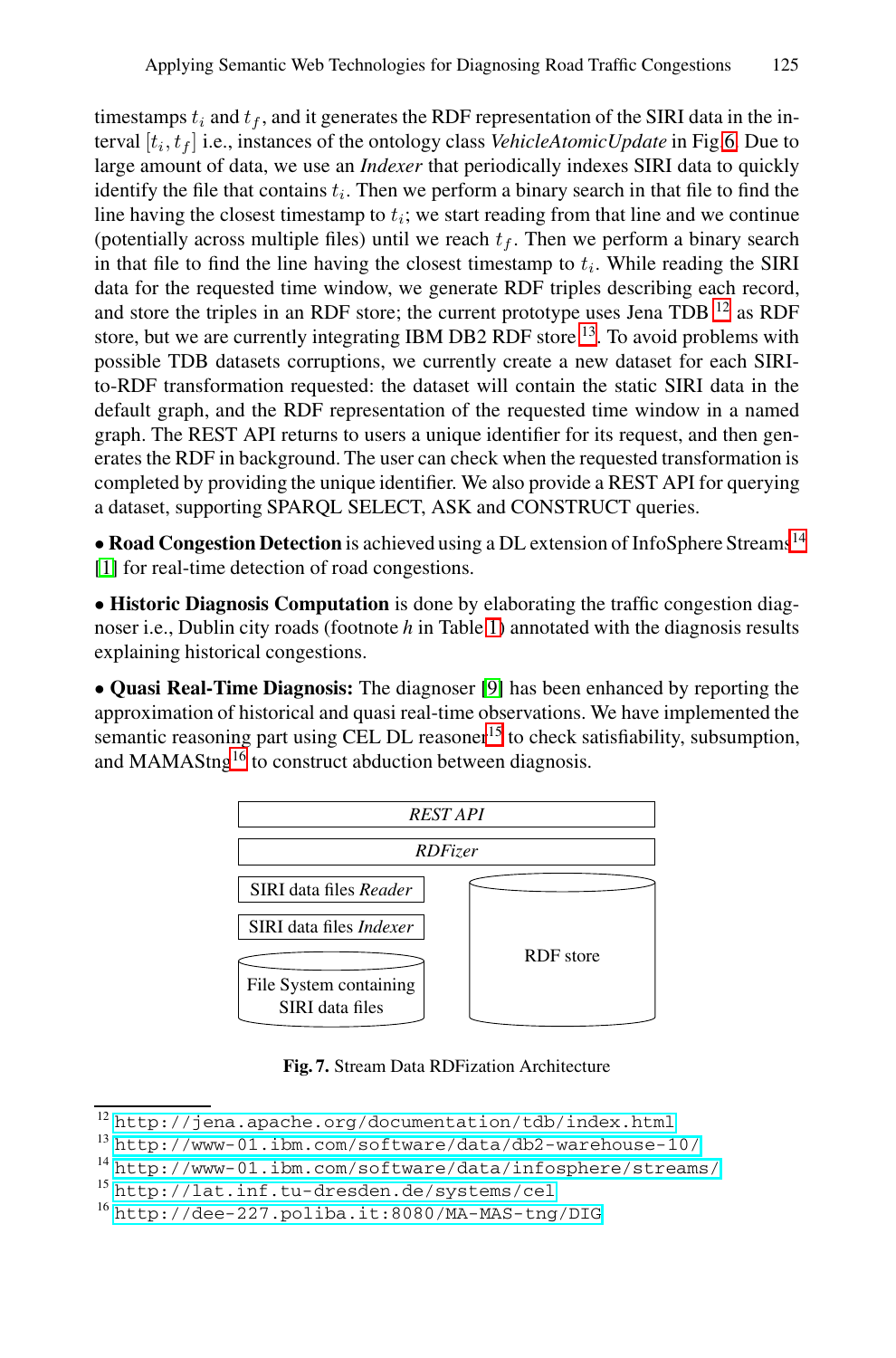#### **[4.3](#page-10-4) Experimentation**

We report the computation time of (i) the overall diagnosis approach and then more specifically (ii) the semantic matching part [of](#page-9-1) [th](#page-9-1)e diagnosis approach. Experiments were run on a server of 4 Intel(R) Xeon(R) X5650, 2.67GHz cores and 6GB RAM.

• **Overall Approach Experimentation - Context:** Fig.8 illustrates the impact of windows of exploration and size of the ontology streams on the computation time of elements in Section 4.2. The window of exploration of the dynamic knowledge is experimented from a range of 1 min (i.e., 3 snapshots) to 20 min (i.e., 60 snapshots). Besides axioms about bus information,  $C_1$  captures all stream information i.e., road works, events, road weather and weather condition (Section 4.1) while  $C_2$  only captures axioms about bus information and road works i.e., 83% of axioms.

• **Overall Approach Experimentation - Results:** The larger the window size the more computation time is the RDFization of raw data. As an example the RDFization process of a 10 minutes window of a SIRI file (i.e., 30 snapshots described by 9565 lines) was achieved in 6720.4 ms, which gives a processing time of 0.70 ms/line. This transformation generated 97297 RDF triples, which gives an average throughput of 14477.86 triples/sec. We also note that the proportion of computation time vs. detection and diagnosis evolves with respect to the window size. For instance the RDFization process represents 82% of the overall process for a window size of 60 while its represents "only" 63% for a size of 3. The computation time of the detection and diagnosis process represents, on average, respectively 14% and 5% of the overall process. We also note that more heterogeneity in the sources for diagnosis  $(C_1 \text{ vs. } C_2)$  the more time consuming is the RDFization. The quasi real-time aspect of our approach is preserved as 19.5 seconds is required in the worst case (i.e.,  $\lt$  20 seconds update of SIRI data).

<span id="page-12-0"></span>

**Fig. 8.** Computation Time of the Overall Approach

• **Semantic Matching Experimentation - Context:** Fig.9 illustrates the computation time of the different DL reasoning used for computing the quasi real-time diagnosis i.e., DL subsumption (for evaluating Exact, PlugIn, Subsume, Intersection and Disjoint-based comparison of descriptions) and concept abduction (for reporting back the diagnosis approximation). The window of exploration of the dynamic knowledge is experimented from a range of 1 min (i.e., 3 snapshots) to 120 min (i.e., 360 snapshots) over a busy week-end (for maximizing the number of events). The complete context of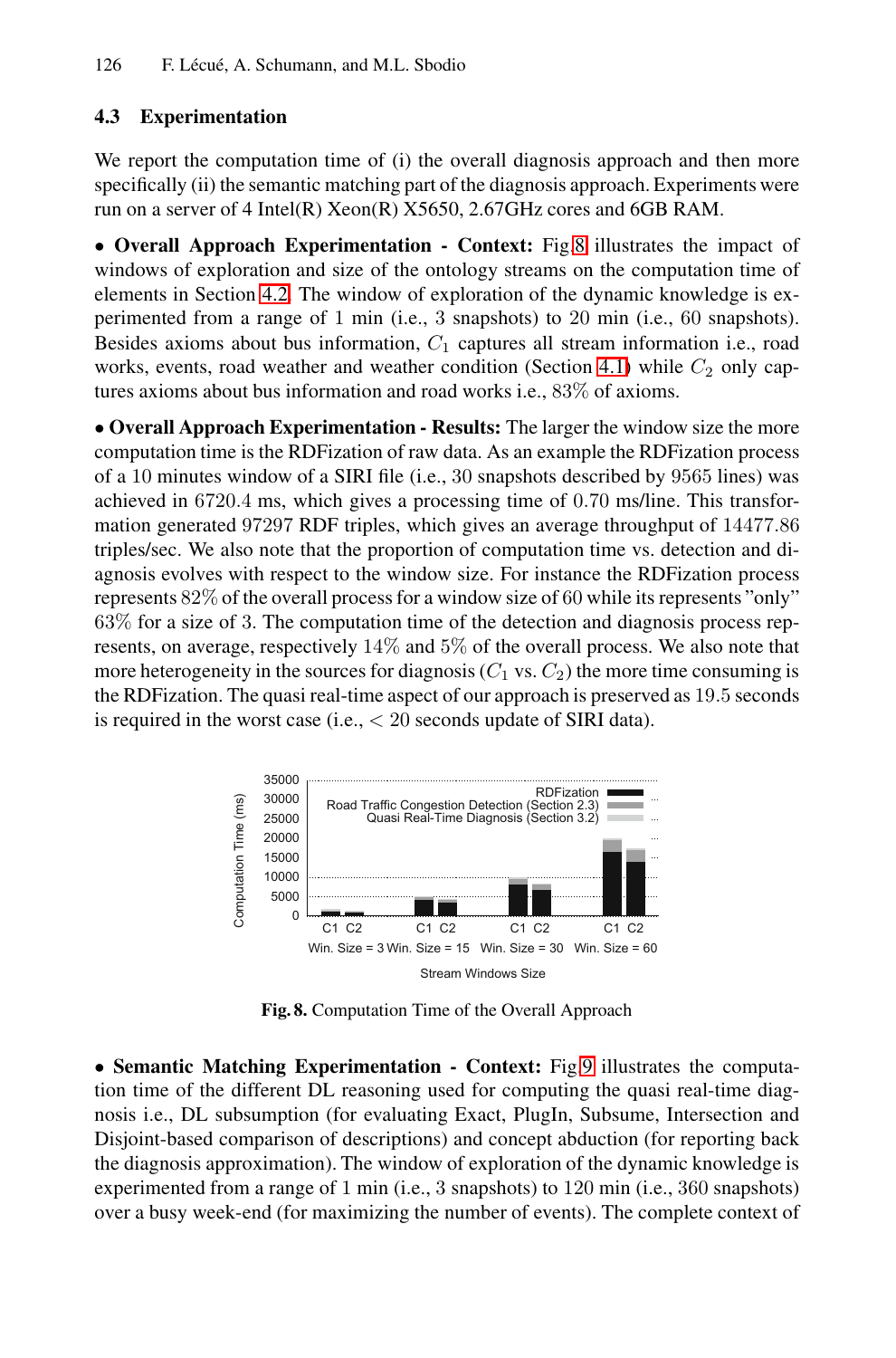Section 4.1 has been considered in this experiment i.e., historical data of 217 days for road works, city events, weather conditions and weather information. Only historical data which fit the same time are considered.

• **Semantic Matching Experimentation - Results:** Our approach guarantees to obtain diagnosis report in suitable range of computation time: from 0.3 to 3.5 seconds for a window of exploration of respectively 1 and 120 minutes. Subsumption is the more time consuming reasoning since a large number of subsumption tests have to be performed between various real-time and historical events, road works, road conditions, weather information. Fig.9 shows a steep growth, mainly due to the increasing number of potential matching tests that required to be evaluated when extending the window size. Its computation becomes really problematic if the diagnosis is estimated on a larger windows e.g., 9.6 seconds is required for a window of 540 snapshots. However diagnosis used to be computed through an analysis up to 90 snapshots. The abduction computation does not vary significantly (on average 0.1 second) mainly because only one diagnosis report is elaborated, independently of the size of the stream window.

## **4.4 Lessons Learned**

During the transformation of raw data into semantic description, we were facing the challenge of discovering the appropriate vocabulary, with the appropriate expressivity. We mainly used LOD vocabularies for linkage and integration with external source of data. However, some cases (i.e., Dublin Bus, events and road works data) required more specific and fine-grained descriptions with higher expressivity for matching and reasoning purposes. Towards this issue we carefully developed our own terminologies, aligned with the schema of raw data, for reusability and reasoning.



**Fig. 9.** Computation Time for Semantic Matching

The on-the-fly integration/linkage of new sources of causes (Table 1), exposed as raw data, with our existing RDFized data is not straightforward even with existing tools. Most relevant linkages had to be done manually during the first integration e.g., any road work is a sort of event in our context but none of existing tool has infer such a link.

We enriched exiting data sets from Dublin City with OWL  $\mathcal{EL}^{++}$  based description not only for computing matching between events, road works (among others), but also to report the impact of approximating diagnosis conditions (through concept abduction). It is obvious that the computation performance of our approach would have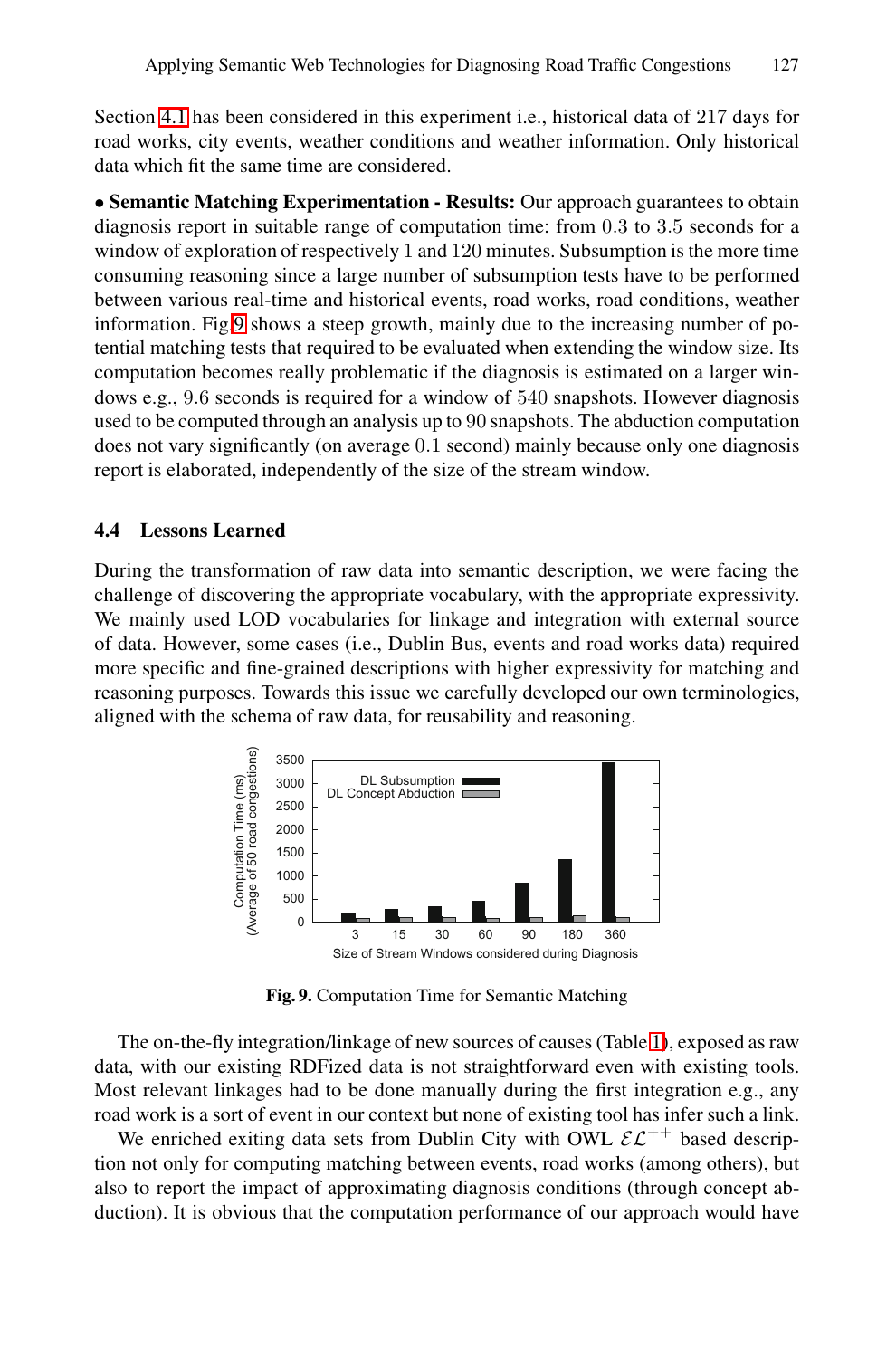been strongly altered when considering much more expressive semantics such as OWL 2 Full or DL. Indeed the quasi real-time dimension cannot be met in OWL 2 Full or DL due to t[he](#page-12-0) complexity of subsumpt[ion](#page-14-0) and abduction. However considering OWL 2 Full or DL could have triggered more causes for road congestions, and improved the diagnosis precision. It would be also interesting to evaluate the impact of using a subset of  $\mathcal{EL}^{++}$  on the computation performance and the diagnosis results. In other words, which *expressiveness does fit the better for this application* is still an open challenge. Further experiments are required to provide the most appropriate context and trade-off complexity/expressivity.

The transformation of SIRI data to RDF is a crucial part and the most time consuming part of the overall approach (Fig.8). Using pure Jena classes<sup>17</sup> to add triples requires 15 minutes to RDFize a 90 minutes window of SIRI data. In order to meet our quasi realtime constraint our platform provides a customized Java *InputStream* of RDF triples, that are generated in a buffered way by reading one or more CSV files according to the requested time window. We feed our customized *InputStream* to the class *TDBLoader*, which allows bulk loading into a TDB dataset. This approach requires less than 60 seconds to RDFize a 90 minutes window of SIRI data

## **5 Related Wo[rk](#page-16-6)**

There are many approaches in traffic controls where domain experts are in charge of understanding effects of specific and targeted events on road conditions in order to take corrective actions. However the automated and real-time explanation of traffic congestions has not been tackled, making road traffic difficult to be efficiently managed.

Diagnosis, or the process of identifying the nature and cause of an anomaly (aka. conflict) has been largely studied by the Semantic Web community, but mainly in the context of an ontology. Existing works [16] applied and extended axioms pinpointing to derive how changes in an ontology may result in conflicts in the knowledge base. Following [17], the task of *diagnosis* consists in retrieving the causes of an anomaly (e.g., road congestions) by interpreting external sources of causes. We extended it by considering historical information to capture potential diagnosis. We make use of existing semantic matching techniques to approximate diagnosis in an open-world scenario i.e., new sources of causes of an[om](#page-16-7)alies (e.g., road works). In addition concept abduction is considered to report back the information we gained or lost during diagnosis.

<span id="page-14-0"></span>There are no existing approaches [that](#page-16-8) integrate semantics and diagnosis techniques. However, its integration is needed since existing approaches cannot handle new events and observations as we consider in this work. They all assume a closed world sce[nario where th](http://jena.apache.org/)e set of possible causes that could explain the effects is well defined and where cause-effect relationships can (at least with unlimited computational resources) be established. The closest diagnosis works to our approach are the ones that tackle the complexity problem of diagnosis approaches [18] by precomputing diagnosis results for *some* anomalies. If other anomalies are detected some machine learning methods are used to estimate the diagnosis result in these cases [19]. However, this estimation consists only of a numeric value rather than an expressive (semantic) explanation as in

 $\frac{17}{17}$ http://jena.apache.org/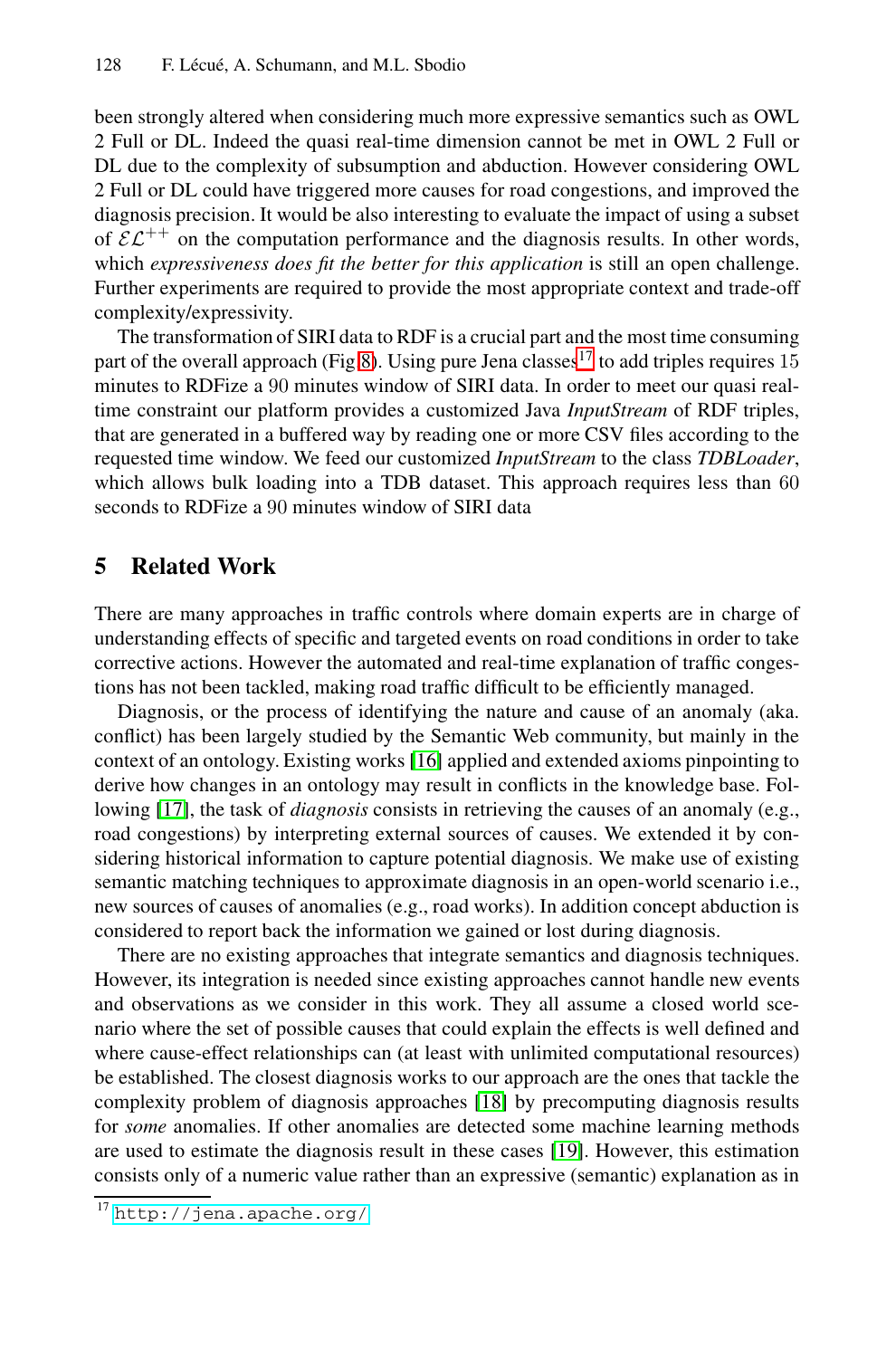<span id="page-15-3"></span>our case. Furthermore these approaches consider only the problem of mapping anomalies to well defined sets of possible causes rather than to new causes as in our case.

Semantic web technologies and machine learning techniques have been coupled by [20] for (i) road traffic prediction and (ii) trip planning in Milano City. Our work goes further by explaining traffic congestions by revisiting AI diagnosis. Our work required a higher level of expressivity for interpreting diagnosis results in open-world scenarios.

[21] present a framework for publishing, RDFizing and linking transport data on the Web. Contrary to our work, they do not consider the stream dimension of transportation data, and no quasi real-time RDFization is presented. We targeted different applications where ours required more expressive and specific ontologies.

## **6 Conclusion and Future Work**

<span id="page-15-0"></span>Diagnosis, *or the method to connect causes to its effects*, is an important reasoning task for obtaining insight on cities, its road traffic and reaching the concept of sustainable and smarter cities that is envisioned nowadays. This work focused on diagnosing road traffic congestions in the real-world context of Dublin City where static and stream data of its road traffic domain has been exploited. Our approach coupled pure AI diagnosis approaches with semantic web technologies for accurate and quasi real-time diagnosing in an open-world context of heterogeneous and large data. The approach has shown high performance and applicability in the context of real and live data from Dublin City. In addition we raised some challenges we met during the implementation of the prototype.

<span id="page-15-4"></span><span id="page-15-2"></span><span id="page-15-1"></span>We currently study the integration of our approach with IBM DB2 RDF and expect to serve real-time semantic streams by using IBM InfoSphere Streams. In future work, we will further evaluate the impact of the number of other data sources (e.g., realtime CCTV monitoring of Dublin City) on precision and scalability of the diagnosis approach. We also expect using citizen sensing (e.g., twitter traffic data) to validate diagnosis results. Finally, we will work on a model for predicting road traffic congestions by coupling semantic web technologies and machine learning approaches.

## <span id="page-15-5"></span>**References**

- 1. Biem, A., Bouillet, E., Feng, H., Ranganathan, A., Riabov, A., Verscheure, O., Koutsopoulos, H.N., Moran, C.: Ibm infosphere streams for scalable, real-time, intelligent transportation services. In: SIGMOD, pp. 1093–1104 (2010)
- 2. Luo, C., Thakkar, H., Wang, H., Zaniolo, C.: A native extension of sql for mining data streams. In: SIGMOD Conference, 873–875 (2005)
- 3. Babu, S., Widom, J.: Continuous queries over data streams. SIGMOD Record 30(3), 109– 120 (2001)
- 4. Haase, C., Lutz, C.: Complexity of subsumption in the [escr][lscr] family of description logics: Acyclic and cyclic tboxes. In: ECAI, pp. 25–29 (2008)
- 5. Baader, F., Brandt, S., Lutz, C.: Pushing the el envelope. In: IJCAI, pp. 364–369 (2005)
- 6. Horrocks, I., Sattler, U.: Ontology reasoning in the shoq(d) description logic. In: IJCAI, pp. 199–204 (2001)
- 7. Ren, Y., Pan, J.Z.: Optimising ontology stream reasoning with truth maintenance system. In: CIKM, pp. 831–836 (2011)